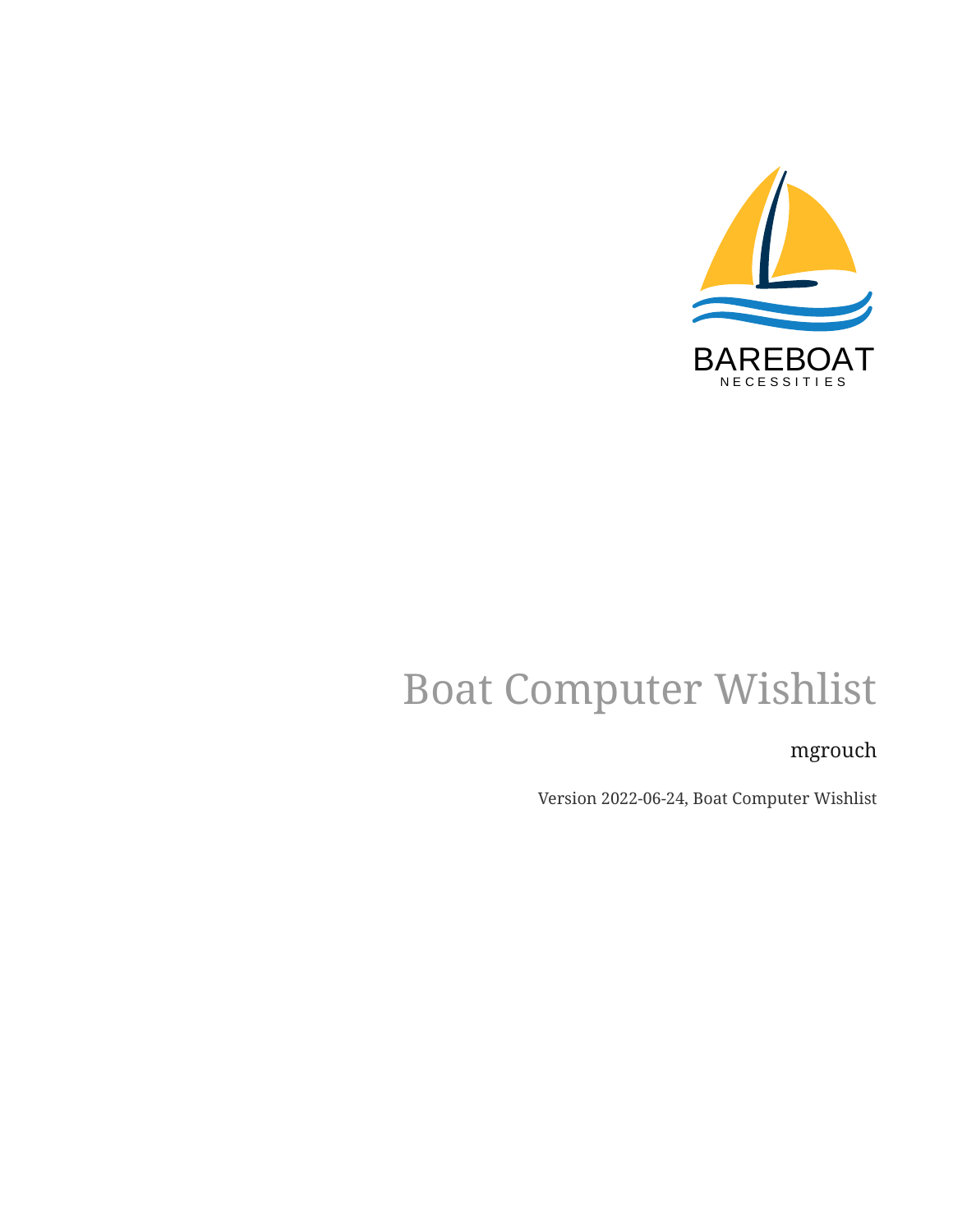<https://bareboat-necessities.github.io>

<https://github.com/bareboat-necessities/my-bareboat>

<https://github.com/bareboat-necessities/my-bareboat/issues>

<https://bareboat-necessities.wixsite.com/my-bareboat>

PDF version:

<https://bareboat-necessities.github.io/my-bareboat/boat-computer-wishlist.pdf>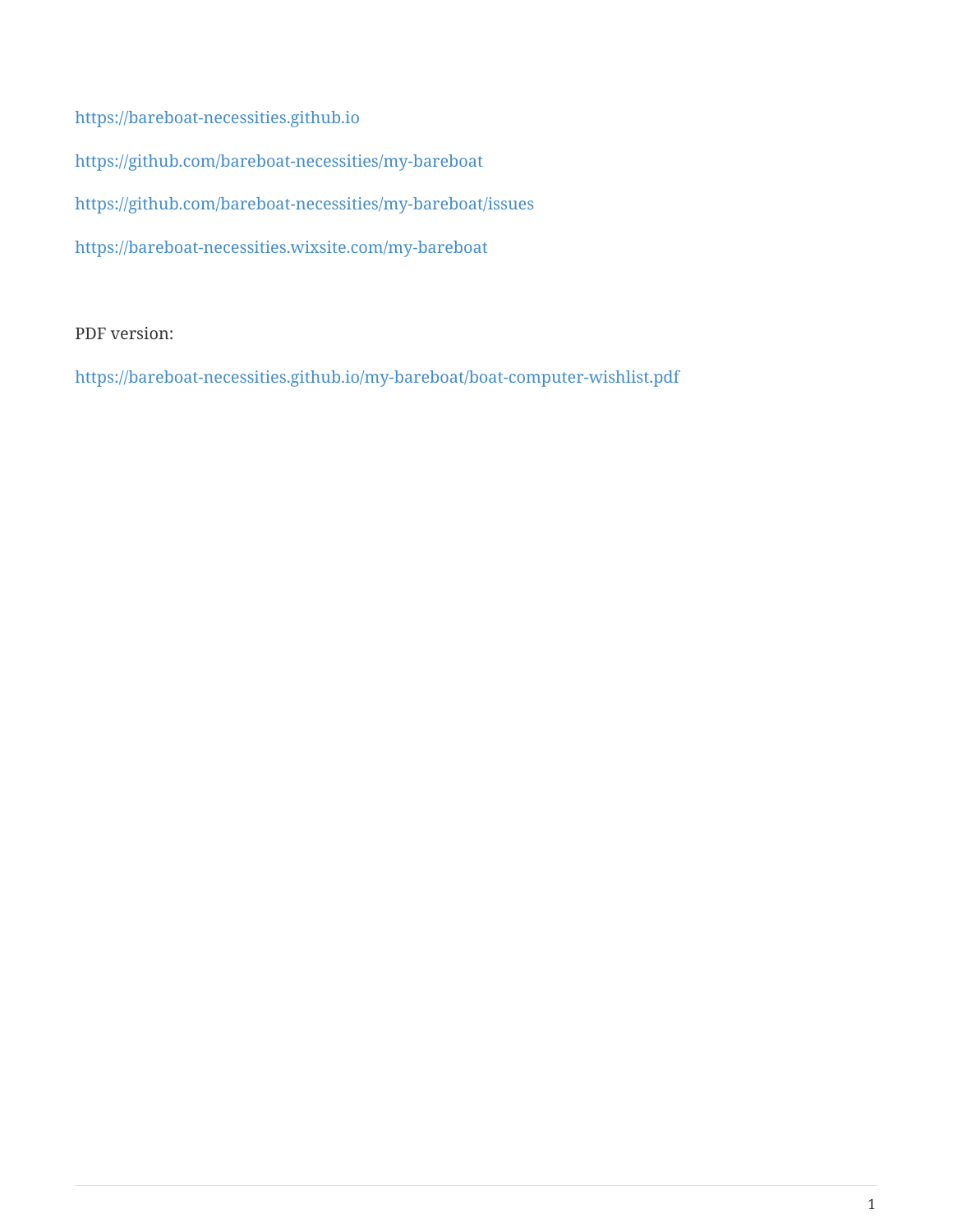## **Chapter 1. Wishlist for Raspberry Pi extension board for marine computer**

The wishlist is inspired by MCS board ([https://github.com/Thomas-GeDaD/openplotter-MCS/blob/](https://github.com/Thomas-GeDaD/openplotter-MCS/blob/master/QuickGuide_MCS.pdf) [master/QuickGuide\\_MCS.pdf\)](https://github.com/Thomas-GeDaD/openplotter-MCS/blob/master/QuickGuide_MCS.pdf), as well as CarPiHat, number of SupTronics boards, Moitessier Hat, PiJuice, SixFab, PICAN-M boards

- 1. RTC clock
- 2. UPS
- 3. Lithium Ion battery mounting place
- 4. Port for solar / wind power input
- 5. Charging from solar, overcharge protection. If solar is enough then work from solar and charge, if not then from lithium battery, if not enough from 12v house battery, if not enough then do a safe shutdown, but when solar comes back up (or house battery) start the pi automatically
- 6. 7-port USB hub (can be USB 2.0) self-powered, non back feeding
- 7. Audio in/out
- 8. SSD drive interface, place to mount SSD
- 9. Supplied with IP67 or better panel mounted interfaces (round holes) and cords to the board for USB, HDMI, Audio in/out, Ethernet, NMEA, power, momentary switch button, RF ports for antennas (GPS, AIS, SDR radio, etc)
- 10. External panel mounted SD card reader extension (IP68 or better) for easy software and charts swap
- 11. Panel mount status lights or (better) small (like m5stack) LCD display
- 12. Built-in on-board NMEA multiplexor functionality
- 13. Panel mount amp and volt meter
- 14. Buzzer for alarms
- 15. Panel mount USB charger port and cigarette 12v port (waterproof)
- 16. Conformant coating of the board
- 17. Two options to install the board
	- mount inside a panel
	- install in supplied protective case with wires routed via glands + waterproof case vent
- 18. Plus all existing MCS board functionality (optocoupled interfaces, self healing fuse, CAN bus, 5 NMEA 0183 interfaces, 1-wire, I2C ports, etc)
- 19. Ports for engine RPM, temperature, oil pressure, bilge pump monitoring, liquid levels inputs, navigation lights programmable controls, inputs for various gas alarm sensors, anchor windlass controls, bow thruster controls, a/c controls, fridge controls interface, water heater controls, air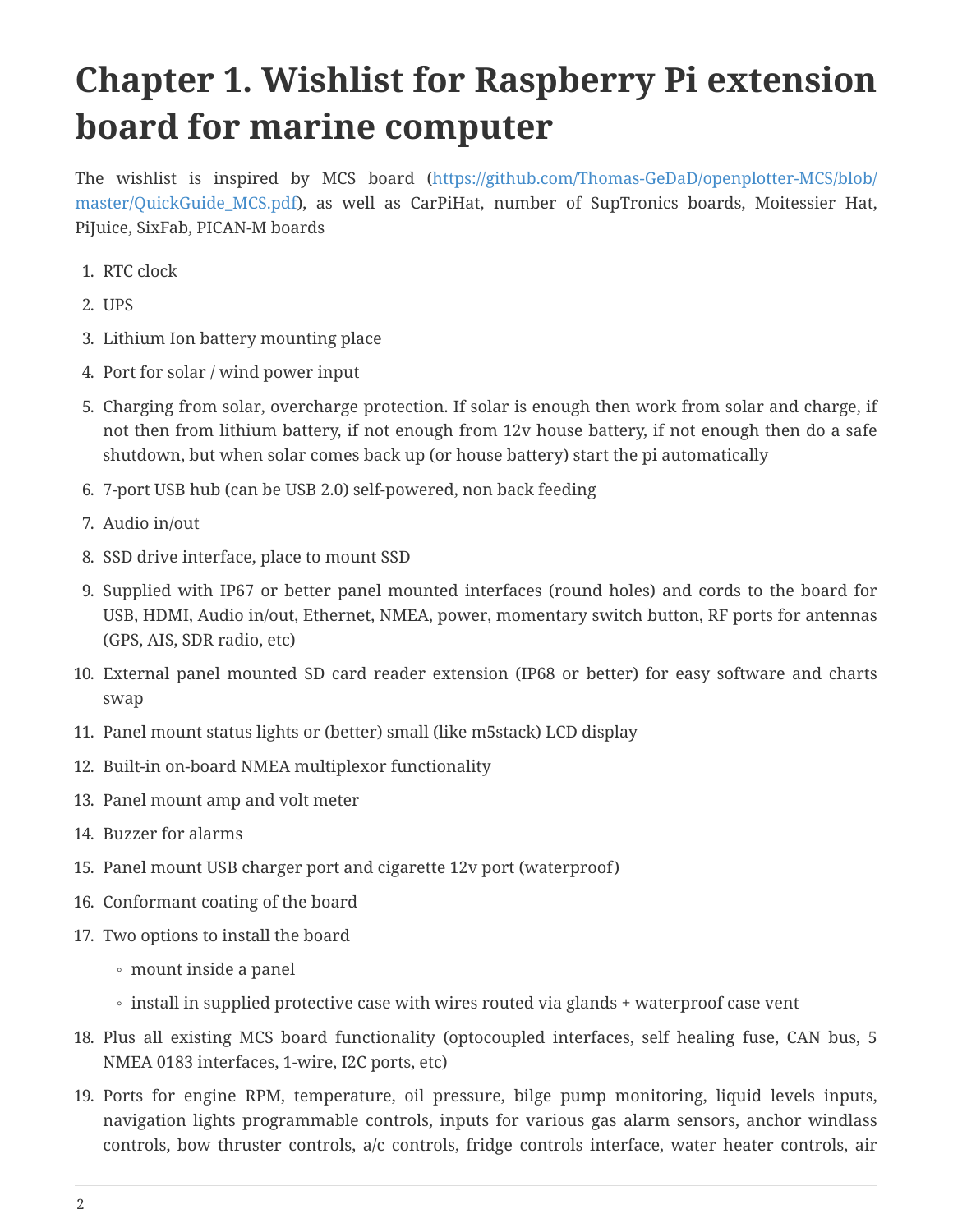blower controls, seacocks state inputs, heel/pitch/roll, IMU (heading), environment (air temp, pressure, water temp), rudder position, interfaces to electric winches, sail tension sensors ports, live well tank controls

- 20. Integration with on-board WiFi, LTE router via ethernet
- 21. Integration with SDR radio, SSB via audio in and USB (AIS, NavTex, Weather fax, Inmarsat Fleet)
- 22. Integration with Iridium satellite phone as a modem
- 23. Integration with radar
- 24. Integration with sonar, fishfinders
- 25. Integration with depth, speed, wind transducers, autopilot via NMEA
- 26. Integration with lidar or color night vision camera
- 27. Relays for programmatic nav/running/anchor lights on/off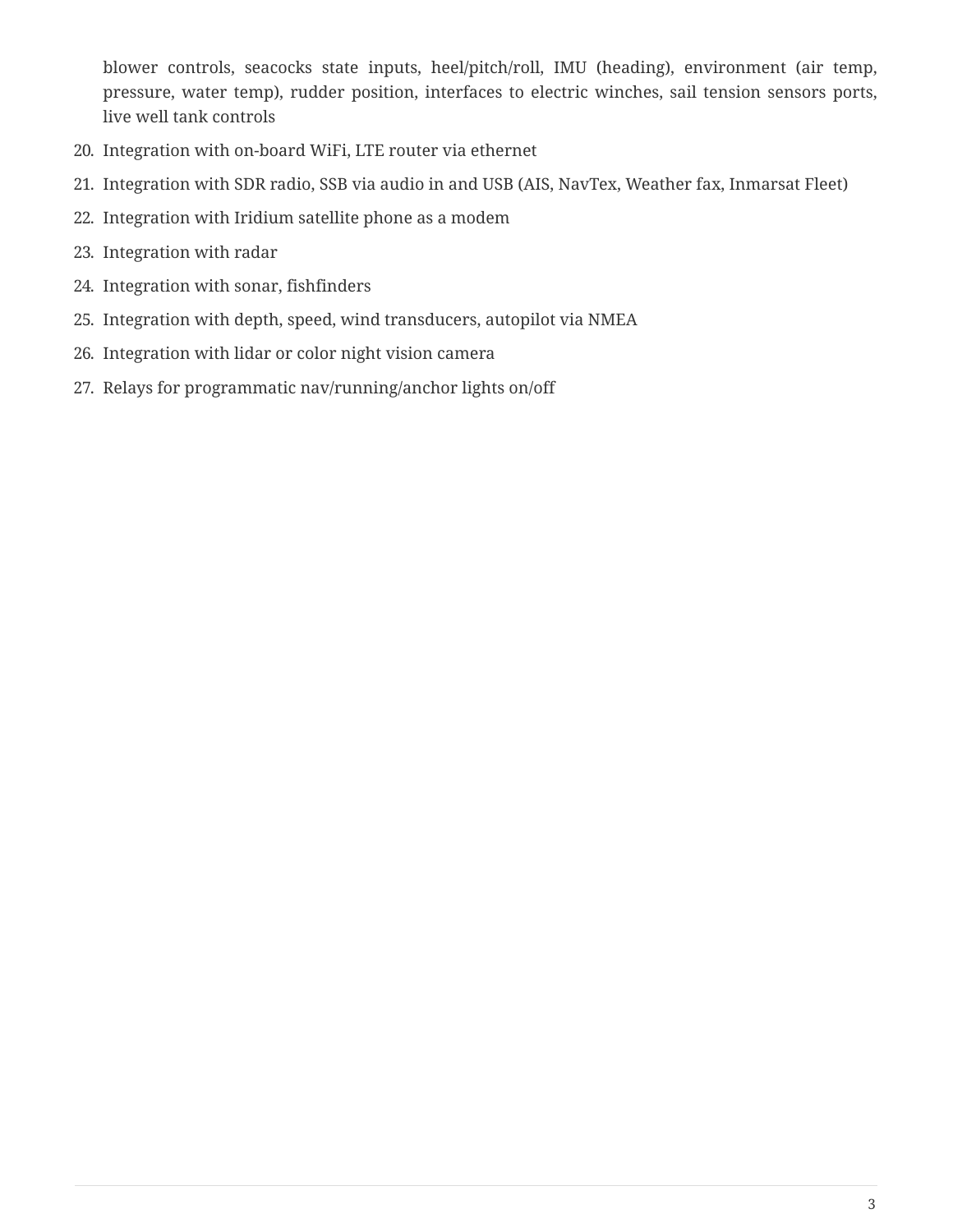## **Chapter 2. Wishlist for OpenWtr router extension board for marine LTE/WiFi router**

- 1. 4-6 NMEA 1083 ports multiplexed via TCP/IP using Kplex running on OpenWrt
- 2. External panel mounted SIM card reader extension (IP67 or better) for easy swap
- 3. Supplied with IP67 or better panel mounted interfaces (round holes) and cords to the router for USB, Ethernet, NMEA, power, momentary switch button, RF ports for antennas (GPS, WiFi, etc)